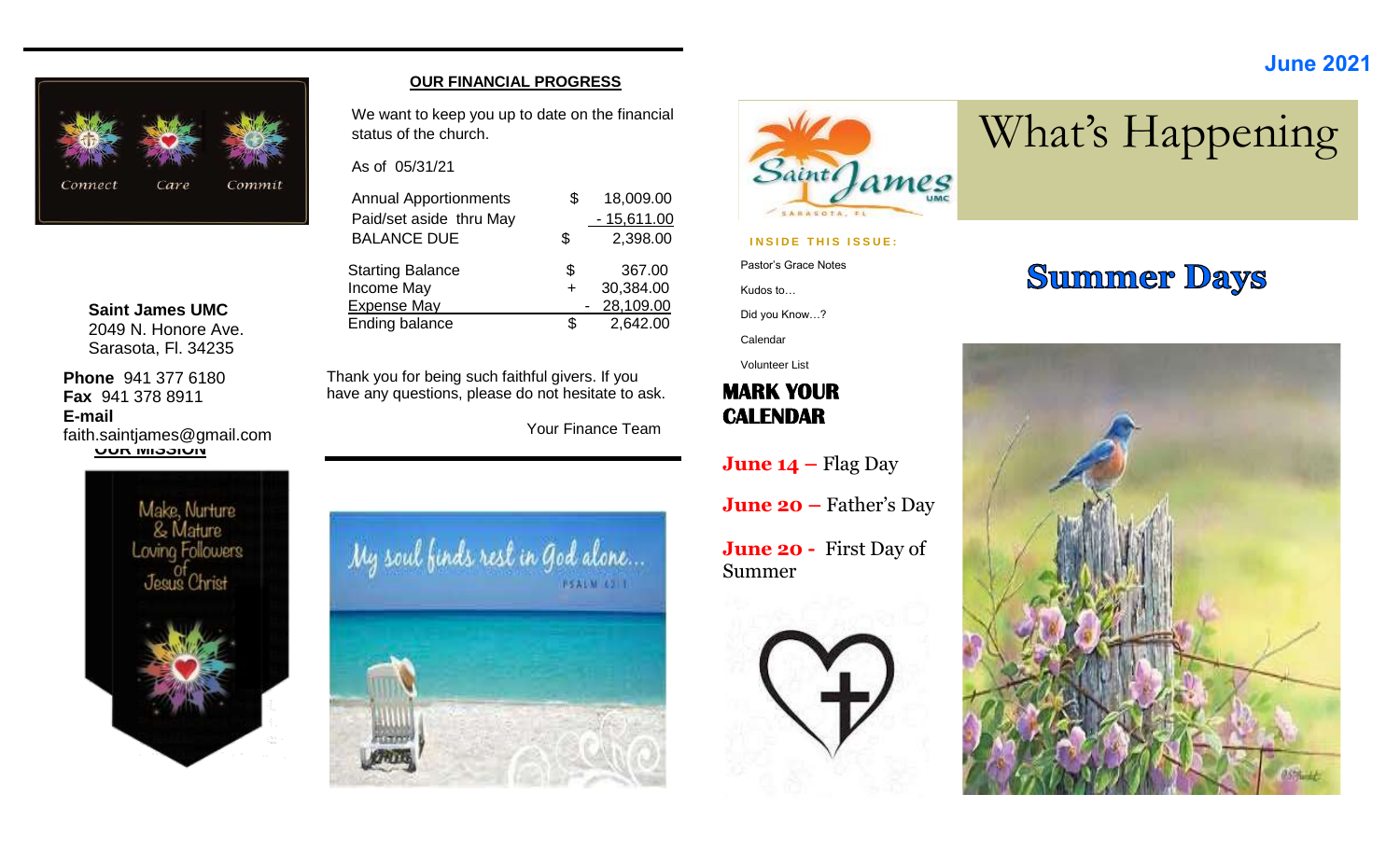*The heavens proclaim the glory of God. The skies display his craftsmanship. Day after day they continue to speak. night after night they make him known, they speak without a sound or word; their voice is never heard. Yet their message has gone throughout the earth, and their words to all the world Psalm 19:1-4*

Happy Father's Day! And since I have written in the past about God as the best Father anyone can have, I want to focus this month on God the Father of all creation.

My Dad was a sort of "craftsman" in that he was great at remodeling rooms in the house I grew up in and even in making things. For example, my dad made cradles that rocked for his daughters when we had babies. I still have the one my sons slept in, and serval of my grandbabies have slept in it as well. I am now holding it until my grandchildren have babies or die and then they can all decide what they want to do with it. But it was crafted in love and with great skill.

David writes about God's craftsmanship. While my dad did a great job in his various projects, the truth is there is a vast difference between my dad's craftmanship and God's. As I read the above verses, I was in awe of the fact that God's creation is seen by all, every day, day in and day out, in times of peace or times of war and this creation of God points to himself. "*The skies display his craftsmanship day after day…throughout the earth."*

How easily we get distracted from seeing God in the everything every day. How easily we forget amid our trials and tribulations. How easily we think we are all grown up and do not need a dad any longer. And so, creation points to the glory of God every day to remind us, we not only need a Father, but we also need the perfect Father and we need Him every moment of every day.

This month of Father's Day, let's not just celebrate our earthly fathers whether they are biological, adopted, spiritual, father-like, but let's remember our Father in heaven. Let us walk and drive and see all creation pointing to Him. Let us worship Him alone in all we do and say. Let us remember our heavenly Father this

Father's Day.



Blessings,

Pastor Shirley

## Join us in August as we go camping together. This year's theme around the Campfire is:



We are again going camping this August as a church. We will sing old camp songs, sit around the campfire, and have a great relaxing time on the campground. This year's campfire conversations will be on apologetics of the faith. There is a book that we will be reading together while camping. It is called "Momma Bear Apologetics." The book costs \$9. If you are in a Doing Life Together group, get with your facilitator to order your book. If you are not in a group, please see Rod Groom to order you book. We encourage everyone to get a group during this month so you can practice what you learn.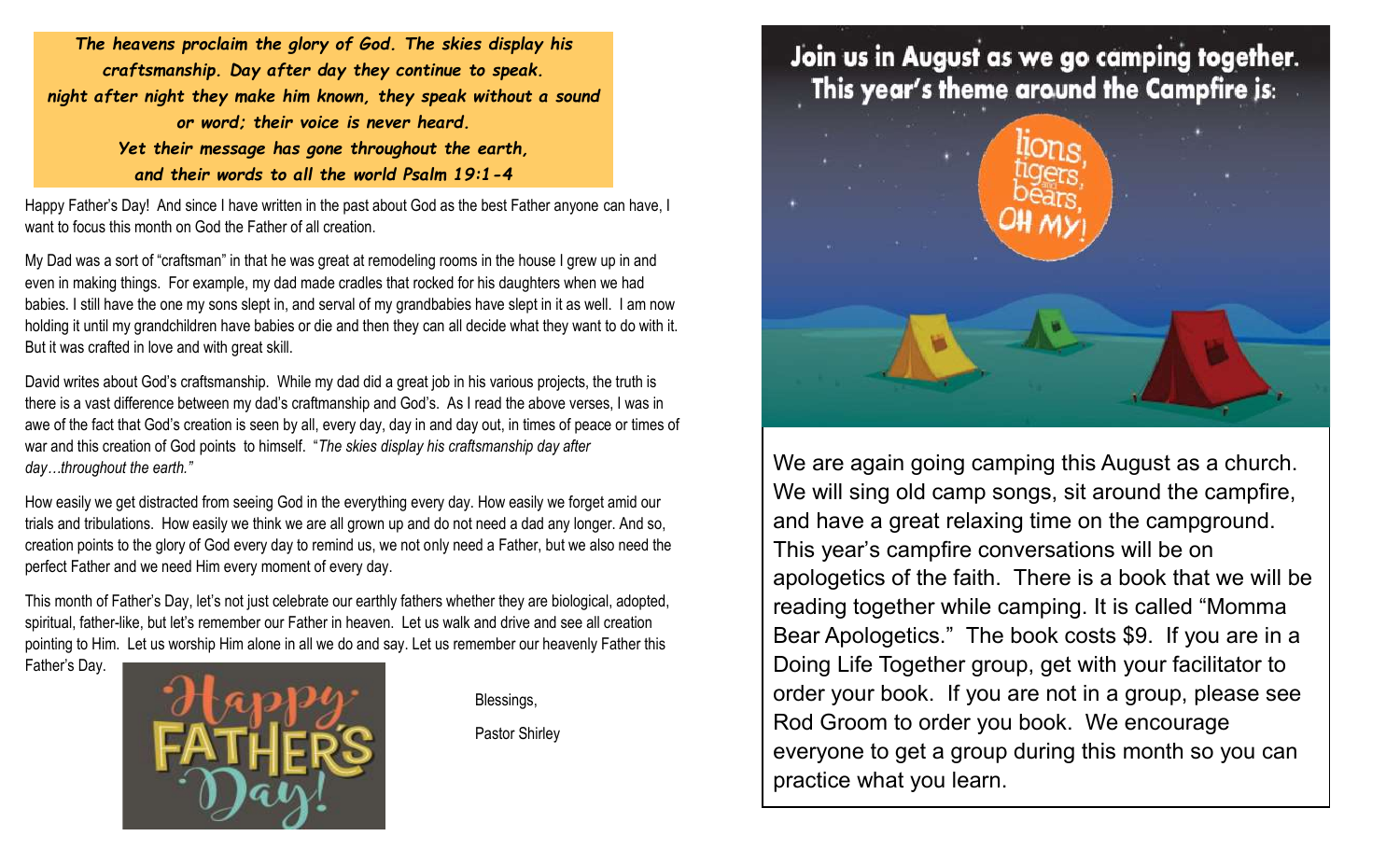

**Connect** – To be a family of believers who connect to God and each other.

**Care** – To shine the light of Christ and welcome all we encounter encouraging worship, life groups, and spiritual growth.

**Commit** – To grow in faith through service to others both locally and globally.

### **CORE VALUES:**

#### **Loving Relationships:**

Honest & loving relationships: With God through a worshipful attitude and prayer. With others through acceptance and grace to all.

#### **Spiritual Growth**

Grow with the help and guidance of the Holy Spirit in a biblically centered, nurturing environment.

### **Compassionate Service**

Offering help to others with humility and mutual respect.

### **Teamwork**

Accomplish ministry in the context of relationships.

### **We Are A Praying People!**

Please remember the following in your prayers this month.

• Bishop & Mrs. Carter, Rev. & Mrs. Thom Schafer, President Biden and Gov. DeSantis, all of our elected officials, Pastor Shirley & Rod, our staff, our church leaders, our Cub Scouts, Lonnie & Karen Pinchback, Bee Rudawsky, Sandy Russell, Melissa Sandberg, Paula Sanders, Bill Schroff, Judy Shannon, Judy Snodgrass, Gary & Marlene Sontchi, Dave Strait, Michelle Traynor





### The prayer focus for June will be:

- **Listen to God**
- **Given the power to fulfill the covenants we make**

Please pray for these things daily throughout the month.



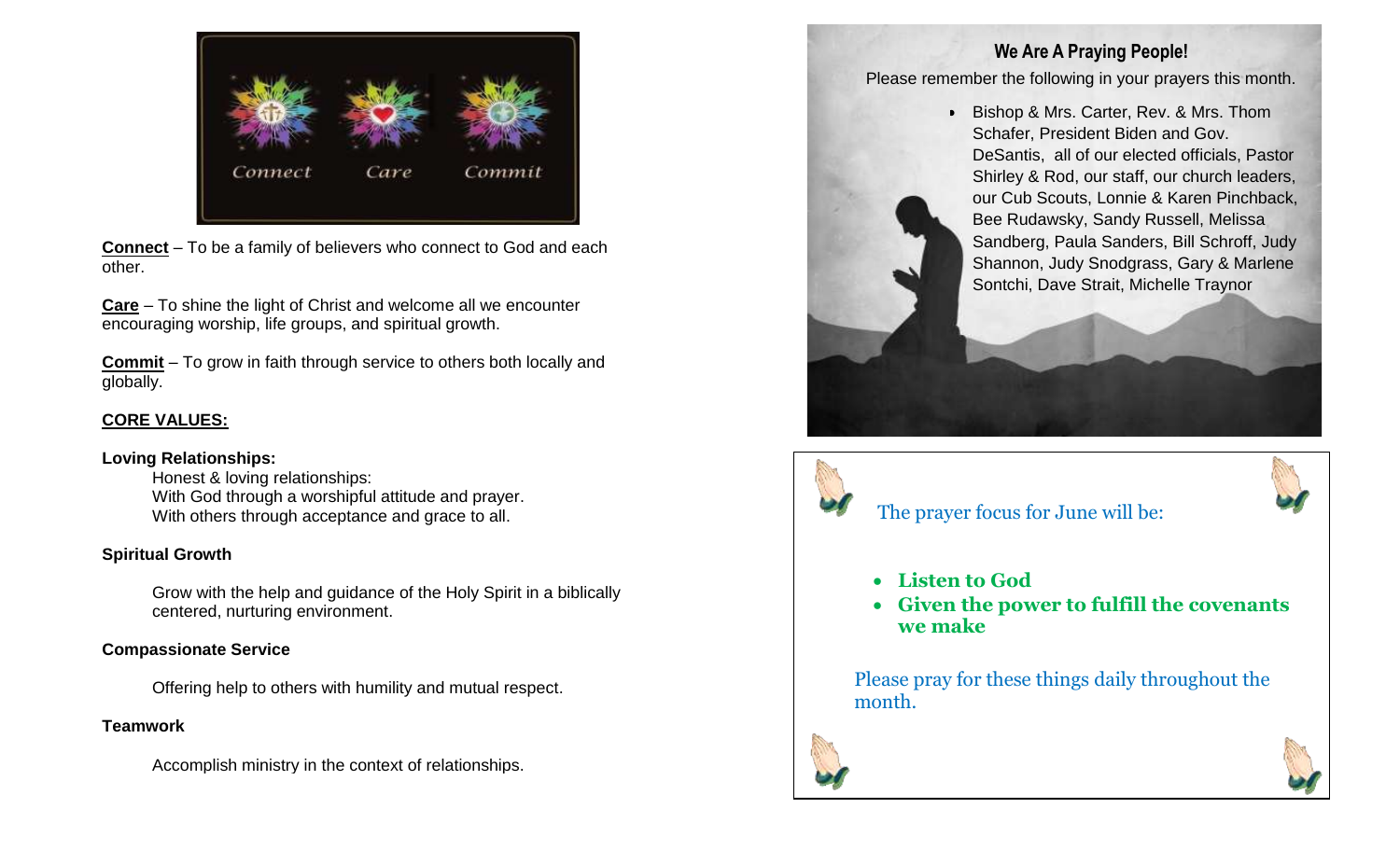

items in the grocery cart in the narthex. Also, you may drop them off in the office or even by the door during office hours Mondays, Tuesdays and Wednesdays between 10 am and 2 pm and we will be sure they are picked up.

## Birthdays in June



**June 12 June 18 June 19** 

**June 29** 

| <b>Otto Guenther</b>   |
|------------------------|
| <b>Ron Andrasi</b>     |
| <b>Betty Newberger</b> |
| <b>Bob Michalski</b>   |

# Anniversaries in June



|                | <b>June 26 Jim &amp; Nancy Winding</b> |
|----------------|----------------------------------------|
| <b>June 30</b> | <b>Pete &amp; Jan Dougherty</b>        |

**\*\* If you know someone is having a special year birthday (90+) or special anniversary (25, 30, 35 etc.) years please let the office know.** 

 **Thank You!** 

Thank You!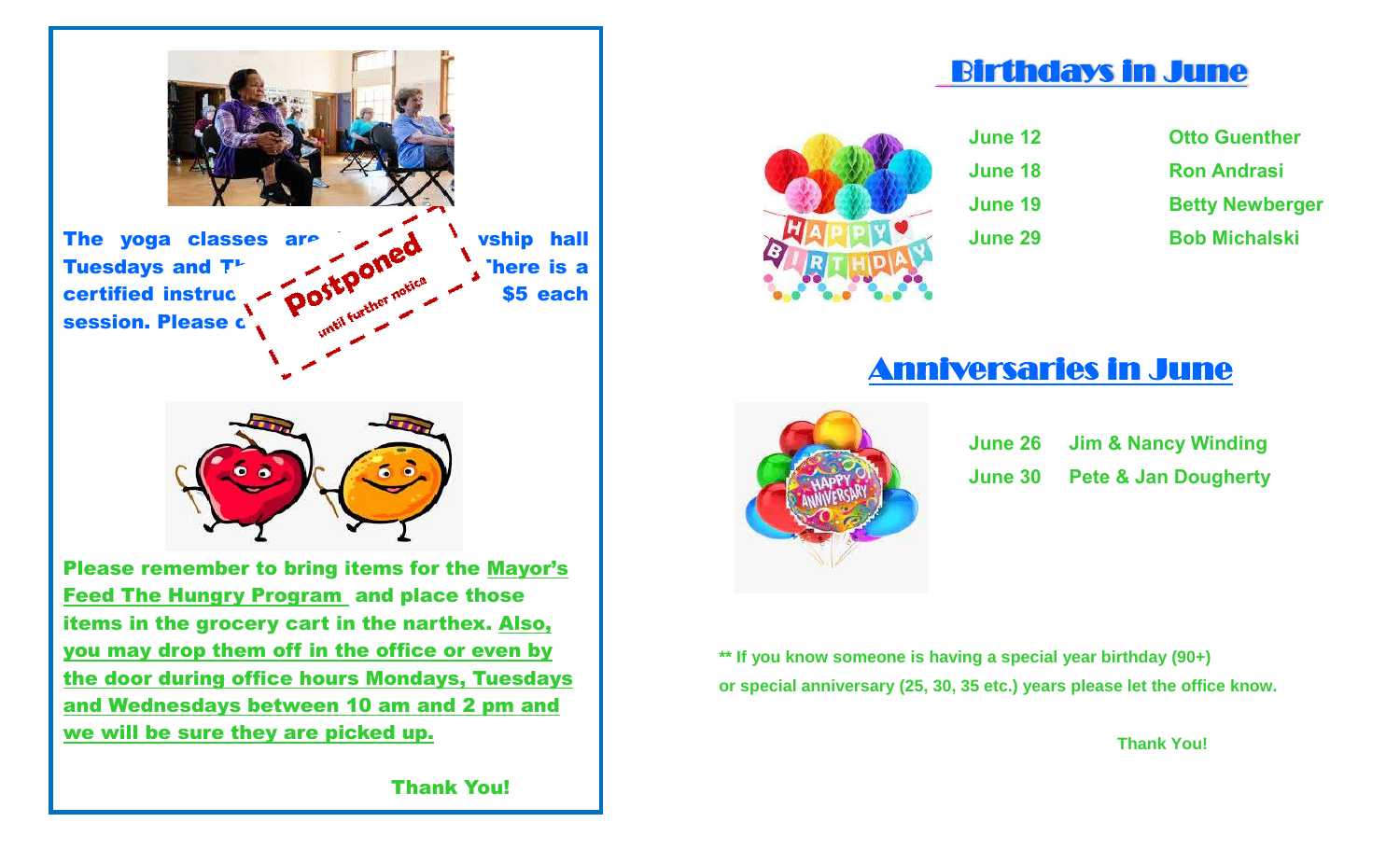

## **2021 Shepherds**

| Sennie Lansdowne - Head Shepherd |             |  |  |  |  |  |  |
|----------------------------------|-------------|--|--|--|--|--|--|
| Aija Ball                        | $(A - Bn)$  |  |  |  |  |  |  |
| Rose & Bill Johnson              | $(Bo - D)$  |  |  |  |  |  |  |
| <b>Judy Snodgrass</b>            | $(E - Ha)$  |  |  |  |  |  |  |
| Cyndi Andrasi                    | $(He-J)$    |  |  |  |  |  |  |
| <b>Beatriz Lowery</b>            | $(K - Mc)$  |  |  |  |  |  |  |
| Marcia & Cecil Mulvaney          | $(Mi - N)$  |  |  |  |  |  |  |
| Nancy Winding                    | $(O - Z)$   |  |  |  |  |  |  |
| <b>Bonnie Kitzmiller</b>         | (Snowbirds) |  |  |  |  |  |  |



## Kudos this month go to

…The Outreach Team and the Prayer Team for the preparation they have done for the prayer walks

…The volunteer receptionists for so faithfully coming into the office each week and helping with many different tasks

…The Trustee Team and all they have done on the projects that we have been working on the last few months

…To Bill Schroff for the work he is doing with the realtors

### **2021 Leadership Team**

|                                                                            | Trustees Judy Shannon, Mike Barbour, Sara Fleming, and Jean Flugel |  |  |  |  |  |
|----------------------------------------------------------------------------|--------------------------------------------------------------------|--|--|--|--|--|
| <b>Finance</b>                                                             | Sennie Lansdowne, Fred Fowler, Bill Johnson and Bill Schroff       |  |  |  |  |  |
| <b>SPRT</b><br>Cyndi Andrasi, Pat Dixon, Chip Newberger and Judy Snodgrass |                                                                    |  |  |  |  |  |
| <b>Lay Leader</b> Dave Strait                                              |                                                                    |  |  |  |  |  |
| <b>Nurture Team Leader</b> Pat Dixon                                       |                                                                    |  |  |  |  |  |
| <b>Outreach Team Co-Leaders</b> Kathy Barbour & Karen Kehrli               |                                                                    |  |  |  |  |  |
| Lay Delegate Dave Strait                                                   |                                                                    |  |  |  |  |  |

I call on you, my God, for you will answer me; turn your ear to me and hear my prayer. **PSALM 17:6**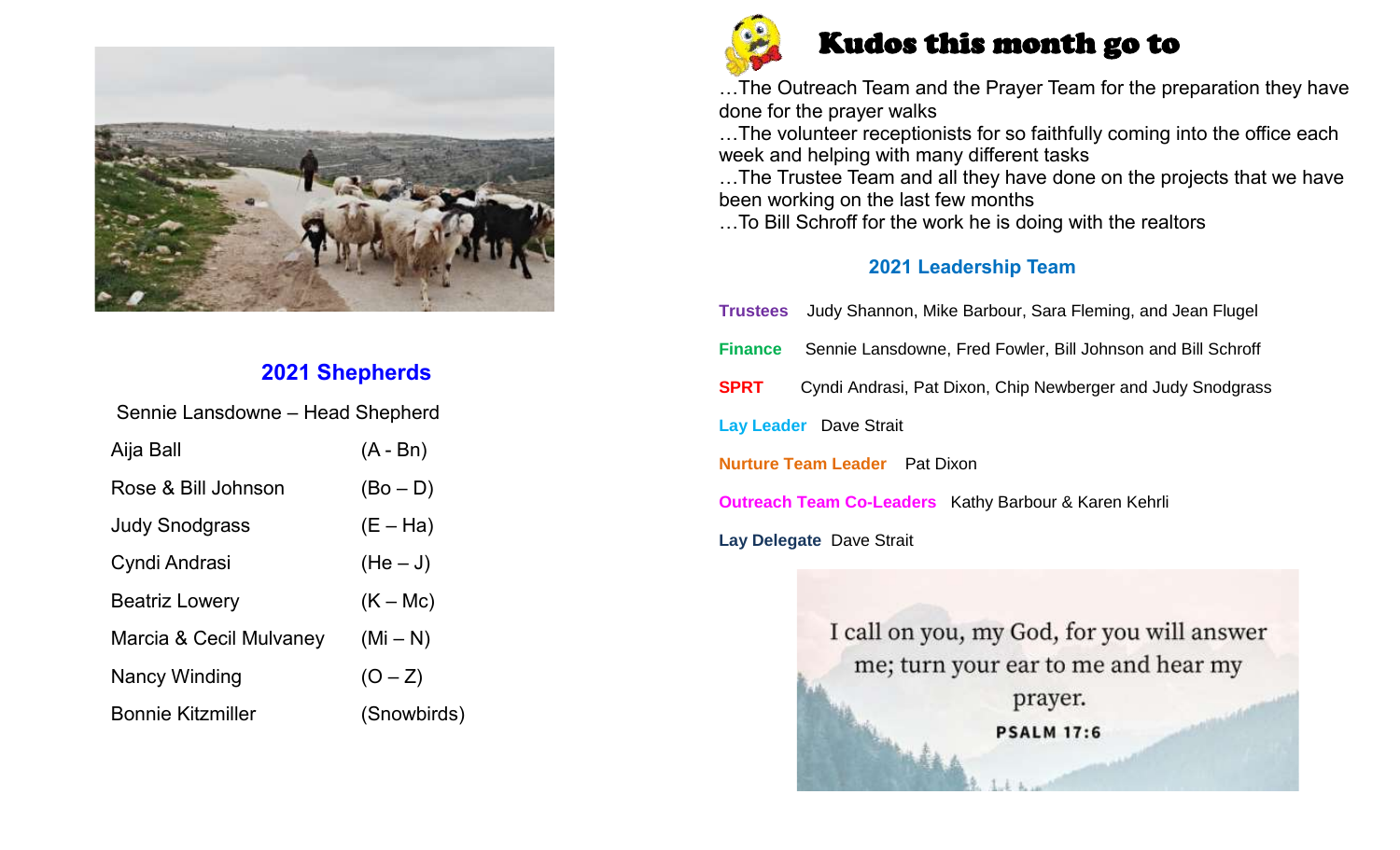# Did you know…?

- <sup>+</sup> Because of your generosity the electricity has been moved on the Grimm property allowing us to move forward soon with the demolition of the house.
- **+** Because of your generosity we have paid/set aside 86.7% of our apportionments for this year in just 5 months!
- **+** Because of your faithfulness, we are making a difference in the community that surrounds us.
- God is moving in wonderful ways. We just wanted to make sure you knew!



Kingdom Kids We welcome all children and grandchildren (K- $\mathbf{5}^{\mathsf{th}}$  grade) to our "Kingdom Kids" class at 10:00 a.m. during the worship service.

We also have an Adult Class that meets before Worship please join them at 8:45 in the west wing room 310.

\*Classes will resume when we return to a normal schedule. We will advise you when they start meeting again.



# **Cuban Methodist Churches**

This is just a little information about the Methodist church's presence in Cuba.

The official Methodist presence on the island dates back to 1898 when the Rev. W.A. Candler became bishop of the Florida area of the Methodist Episcopal Church South and sent missionaries to Cuba.

Today by it's own count the Methodist Church in Cuba has more than 43,000 active members and a community of more than 65,000. Eighty percent of the municipalities have preaching locations. In addition to the more than 400 pastoral charges, there are some 1,000 missions and several thousand cell groups.

Although it still represents less than one (1) percent of the population, the Methodist church in Cuba has made its presence known.

The church we are supporting has a Facebook page. The link is https://www.facebook.com/metodista.ciegodeavila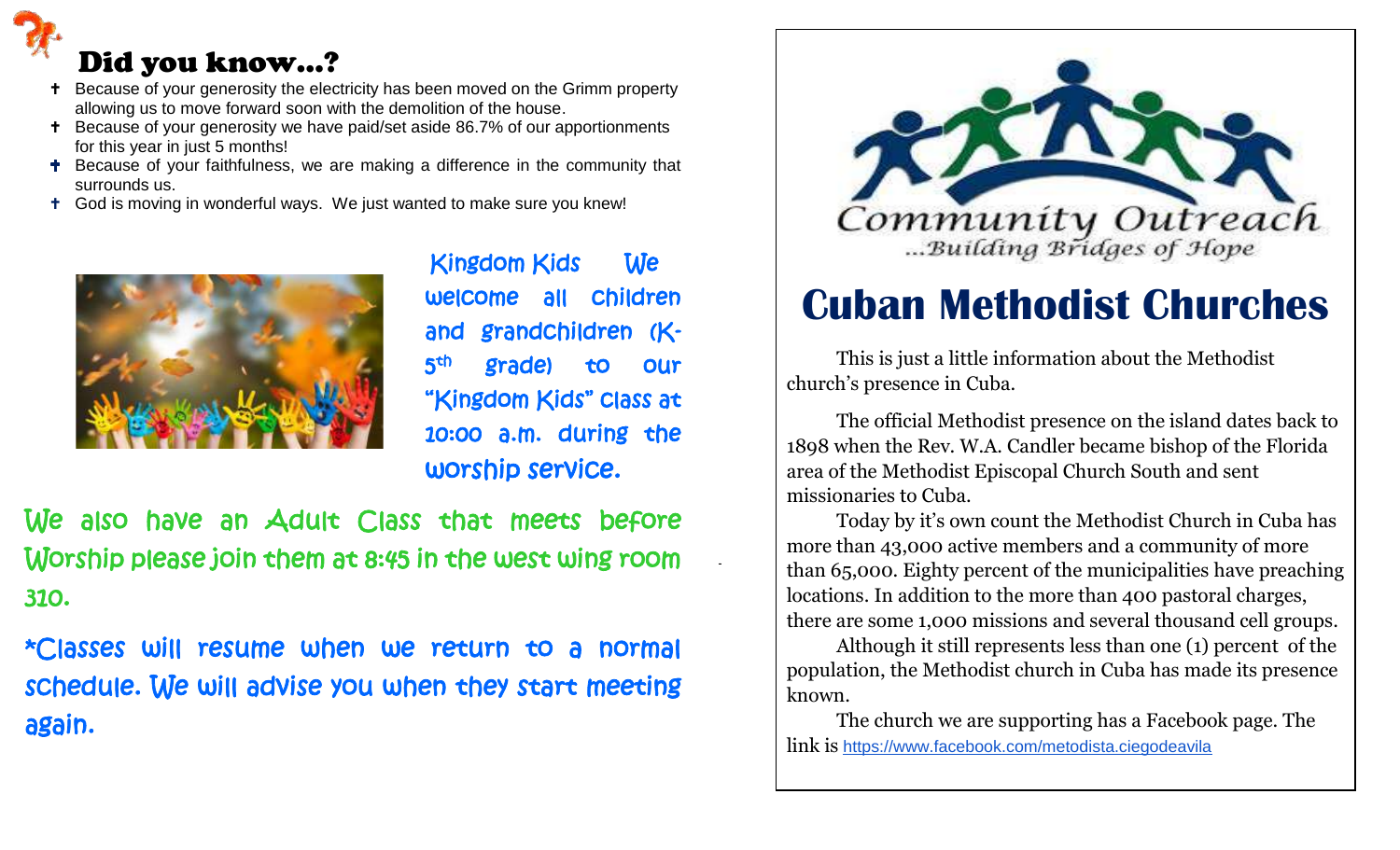



Dear Church family.<br>Jurant to thank all of you for<br>all you thoughts and prayers and<br>also all your Cards during my<br>time of dats passing. He was a<br>Very opened man. I had hime<br>yearly for that time.<br>gualful for that time. ene gonnie

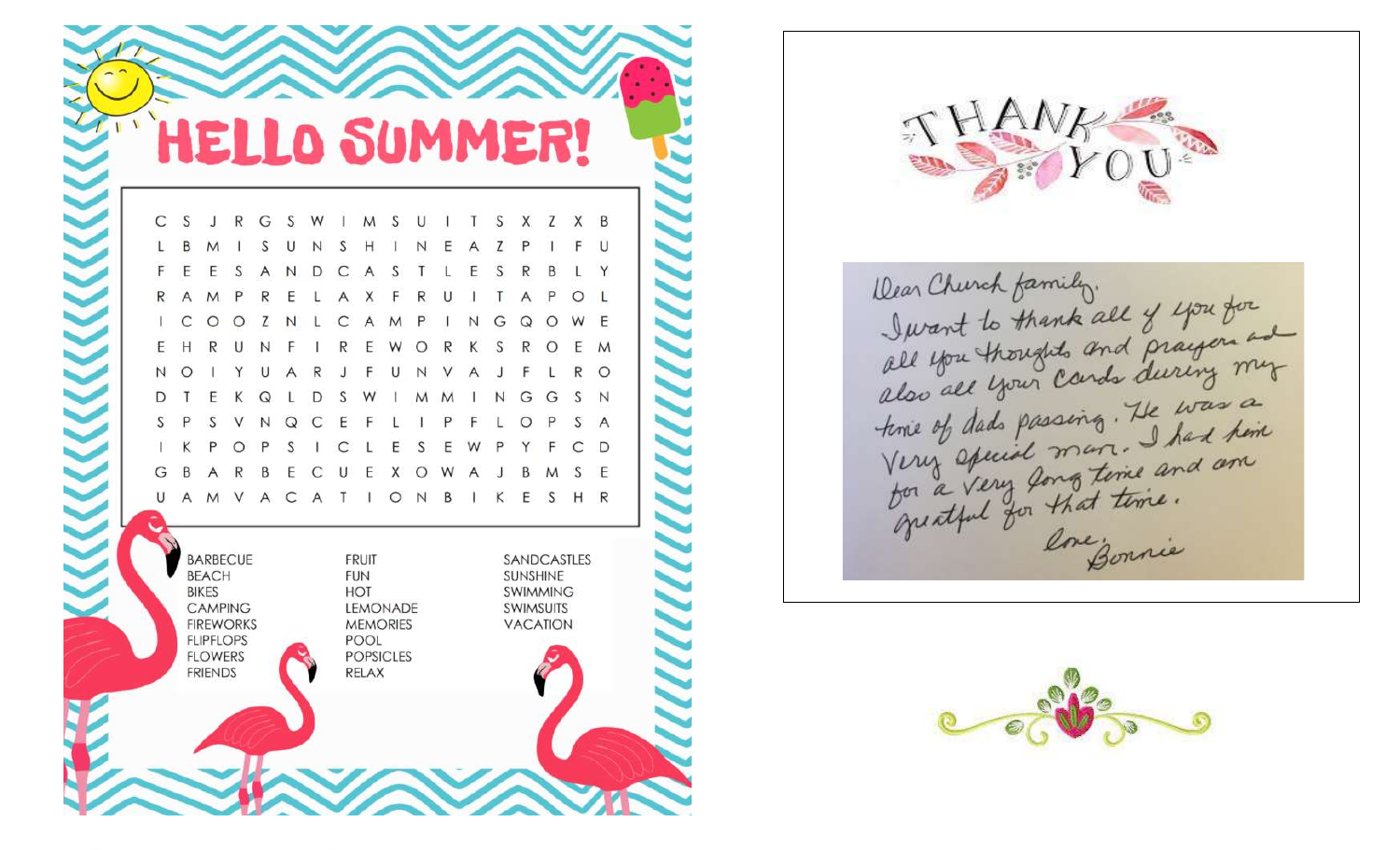

**A BIG THANK YOU to all those who provided items to fill the Bags of Hope in May and to those who helped pack the bags on the 30th. Saint James is a great supporter of the Remnant Café and the bags are always a blessing to and appreciated by each person who receives one.** 

## *Introducing you to our new Troop 14 Boy Scouts*



On May 15, 2021 these Cub Scouts had a Cross Over Ceremony and became our revitalized Troop 14 Boy Scouts! Congratulations to these boys. And thank you to the leaders and parents for volunteering their time to work with the boys!

## **WEDNESDAY NIGHTS**

**We will worship live and live streaming at 6:30 pm followed by Doing Life Together groups live and/or Zoom at 7:15 pm (If you'd like to join a DLT group and aren't connected yet please contact the office and arrangements will be made to get you connected.) Join us as we center on Jesus.**



## **DLT Information**

You are welcome to join a DLT group at any time. If you have not joined a DLT and would like to below are the days and times the DLT groups meet. At this time, they are meeting via Zoom or conference call. Please contact the facilitator for more information on their group.

| <b>Women's group</b> | Monday at 10:00 am, facilitator - Marcia Mulvaney                               |
|----------------------|---------------------------------------------------------------------------------|
|                      | marcia.mulvaney@gmail.com                                                       |
| <b>Men's group</b>   | Tuesday at 7:00 am, facilitator - Rod Groom                                     |
|                      | rod.groom@gmail.com                                                             |
| <b>Women's group</b> | Wednesday at 7:15 pm facilitator - Pat Dixon                                    |
|                      | pdixon@ringling.edu                                                             |
| <b>Women's group</b> | Wednesday at 7:15 pm facilitator - Pastor Shirley                               |
|                      | revgroom@gmail.com                                                              |
|                      | <b>Men &amp; Women's group</b> Wednesday at $7:15$ pm facilitator $-$ Rod Groom |
|                      | rod.groom@gmail.com                                                             |
|                      | Men & Women's group Thursday at 4:30 pm facilitator - Rod Groom                 |
|                      | rod.groom@gmail.com                                                             |
|                      |                                                                                 |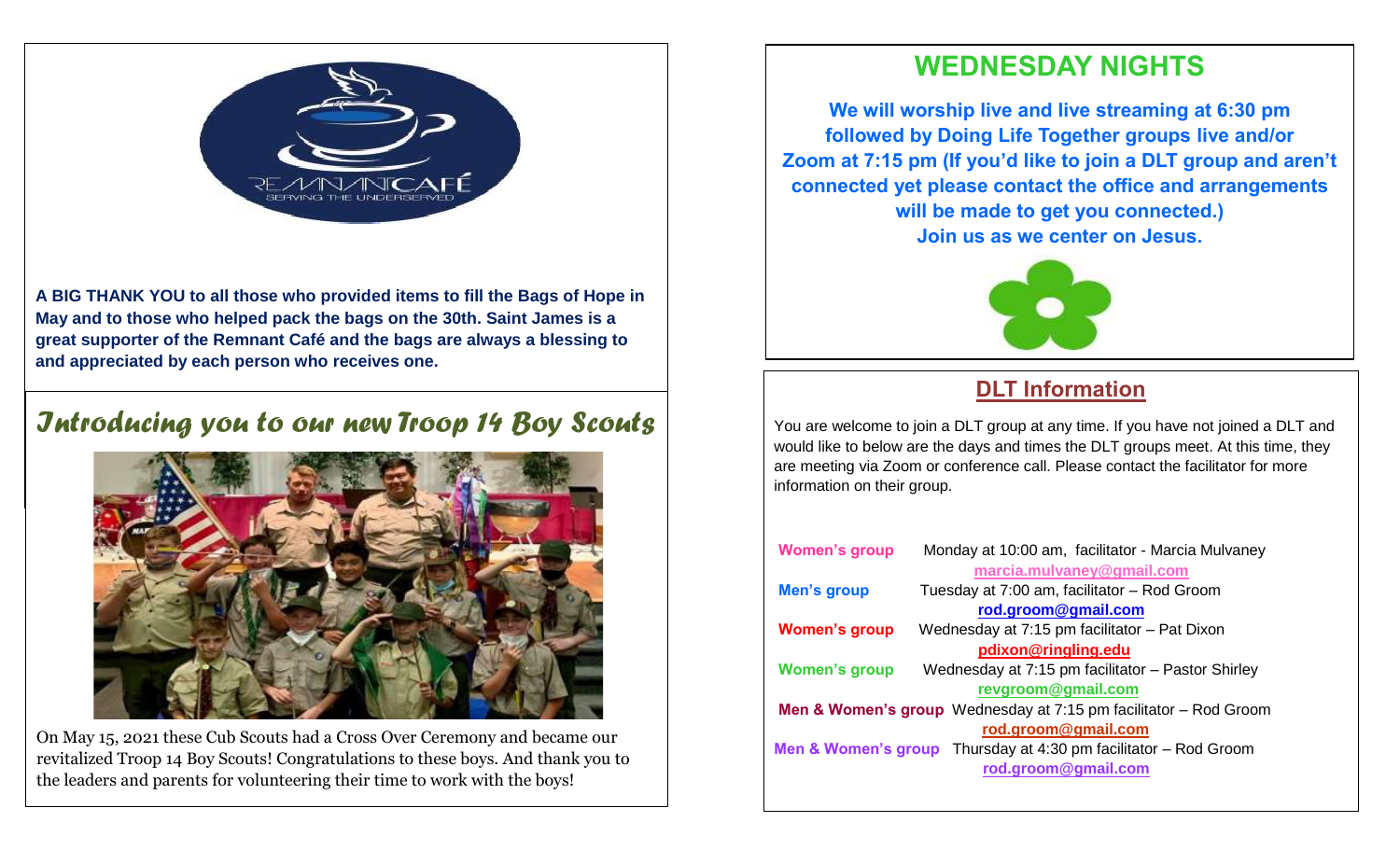



Please join the Prayer Team on Monday evenings. You don't have to commit to attending every week but once you begin you may want to be a part of this group on a weekly basis. If you are only able to attend once a month that's acceptable as well. You will find it blesses you as much as it blesses those you are praying for. The team is still meeting on Zoom at his time. If you would like to join them please just let Pastor Shirley know via email and she will be glad to send the Zoom link to you. Once our outside groups begin meeting in the west wing the meetings will return to the in person gathering. If you'd like to know more contact one of the Prayer Team regulars and they will be able to fill you in on the details and answer any questions you may have.



# Congratulations Noah!

 Noah Catalane, one of Saint James youth is a high school graduate and will be working at Publix through the summer and then off to college! If you would like to send a card, Noah's address is 5834 Pauma Ct. Sarasota LET GOD GUIDE YOU 34232. Please keep him in your prayers as he continues his life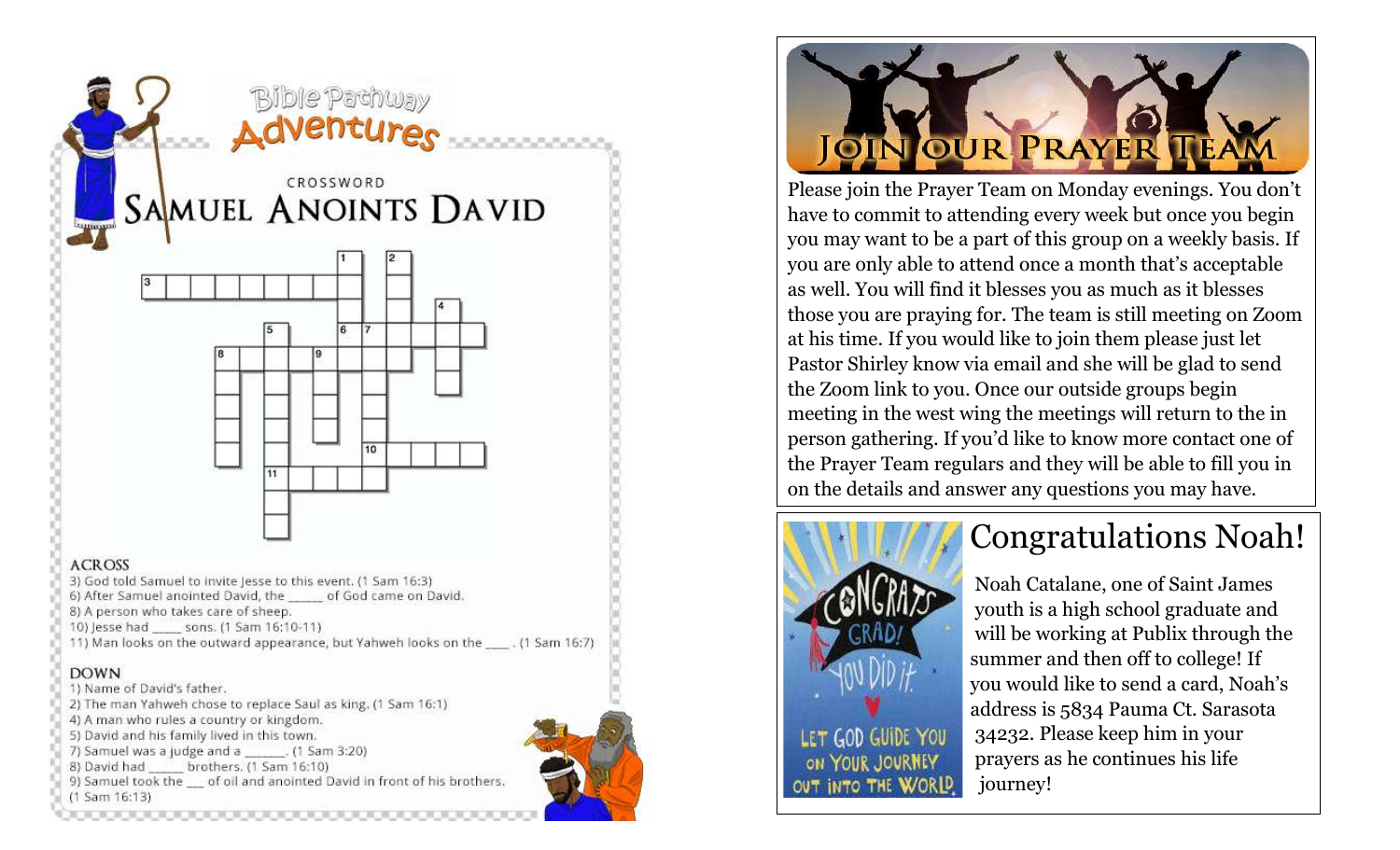*Happy Father's Day* 

# The righteous man walks in his integrity<br>His children are<br>Glessed after him



Credit for originating the holiday is generally given to Sonora Smart Dodd of Spokane, Washington in 1909, whose father, a Civil War veteran, raised her and her five siblings after her mother died in childbirth. The first Father's Day was celebrated on June 19, 1910. President Coolidge gave his support to the observance and in 1966 President L.B. Johnson issued a proclamation that recognized the day. It became a national holiday in 1972, when President Nixon signed legislation designating the third Sunday of June as Father's Day.

## **Ministry Teams**

### **Discipleship Teams**

**Children's Discipleship Adult Discipleship**

### **Nurture Teams**

**Membership Prayer Team Shepherd Team**

**Scout Liaison Kitchen Team**

## **Outreach Ministries**

**The Haven Bags of Hope Booker Middle School**

**Operation Christmas Child Mayor's Food Pantry Remnant Café Zoe Sister Church in Cuba**

## **Building Ministries**

**Levites**

## **Worship Ministries**

**Worship Welcome Team Altar Guild/Communion**

**Worship Sound Techs Visual Techs**

## **Ministry of Lay Leadership**

**If you are interested in serving on any of these ministry teams please contact the office and we will connect you to the correct person. It is good to try a new ministry out, you never know it may suit you to a tee!**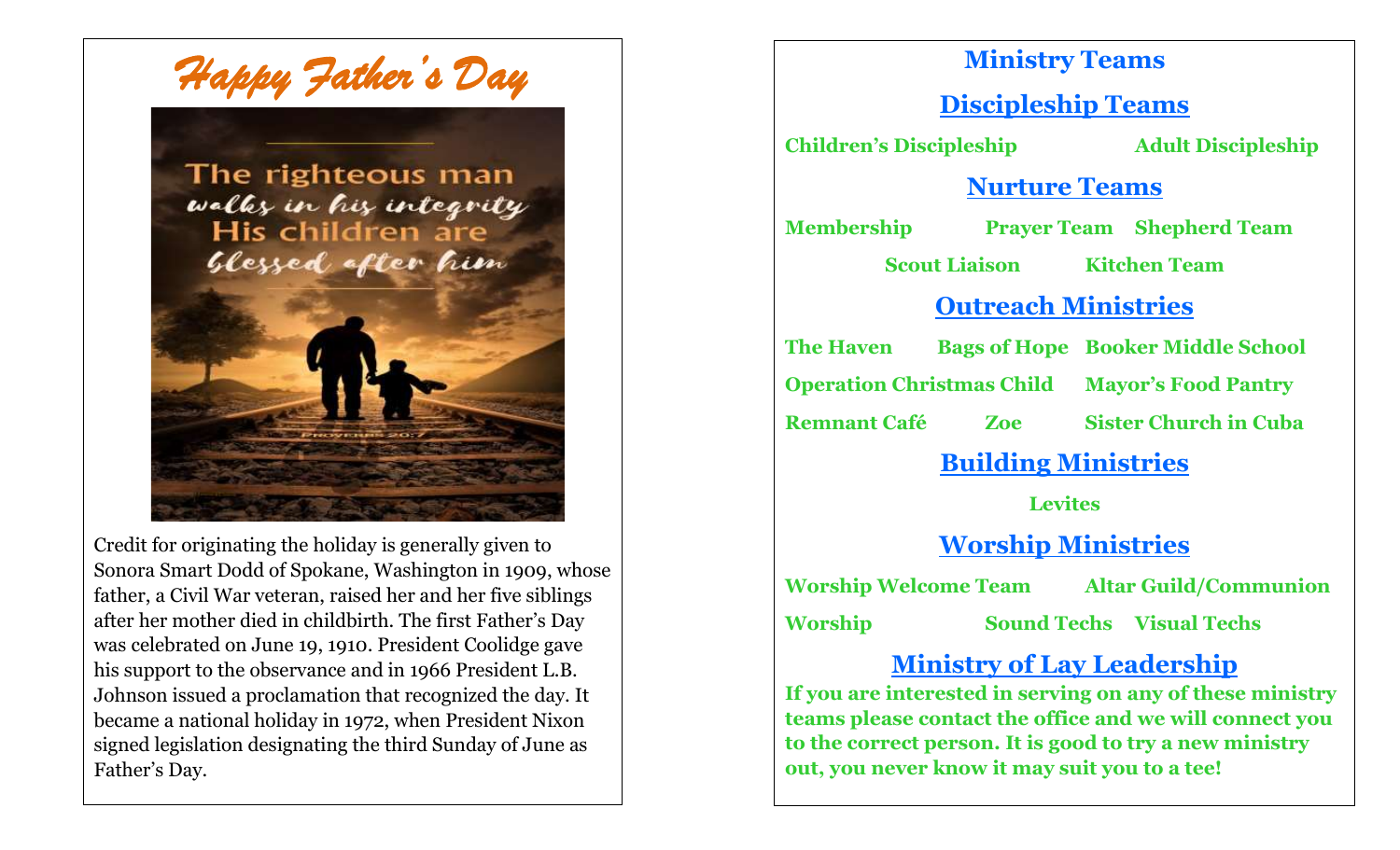





# **June 2021**

| <b>SUNDAY</b>                      | <b>MONDAY</b>                                                                    | <b>TUESDAY</b>       | <b>WEDNESDAY</b>                                                                                                     | <b>THURSDAY</b>                                                                  | <b>FRIDAY</b>                                  | <b>SATURDAY</b> |
|------------------------------------|----------------------------------------------------------------------------------|----------------------|----------------------------------------------------------------------------------------------------------------------|----------------------------------------------------------------------------------|------------------------------------------------|-----------------|
|                                    |                                                                                  | 1<br>6:45 Cub Scouts | $\overline{\mathbf{2}}$<br>6:30 Worship - live & live<br>streaming<br>7:00 DLTs - live and/or via<br>Zoom<br>7:00 GA | 3<br>Office closed<br>4:30 DLT live and/or via<br>Zoom<br>7:00 Eastpointe HOA    | $\overline{4}$<br>Office closed<br>7:00 AA F/H | 5               |
| 6<br>10:00 Worship Service         | 10:00 DLT<br>7:00 Prayer<br>Gathering via Zoom                                   | 8<br>6:45 Cub Scouts | 9<br>6:30 Worship - live & live<br>streaming<br>7:00 DLTs - live and/or via<br>Zoom<br>7:00 GA                       | 10<br>Office closed<br>4:30 DLT live and/or via<br>Zoom                          | 11<br>Office closed<br>7:00 AA F/H             | 12              |
| 13<br>10:00 Worship Service        | 14<br><b>FLAG</b><br>10:00 DLT<br>7:00 Prayer Gathering<br>via Zoom              | 15                   | 16<br>6:30 Worship -live & live<br>streaming<br>7:00 DLT's live and/or via<br>Zoom<br>7:00 GA                        | 17<br>Office closed<br>4:30 DLT live and/or via<br>Zoom<br>5:30 Village Oaks HOA | 18<br>Office closed<br>7:00 AA F/H             | 19              |
| <b>20</b><br>10:00 Worship Service | 21<br>9:30 GWFC Womans<br>Club<br>10:00 DLT<br>7:00 Prayer Gathering<br>via Zoom | 22                   | 23<br>6:30 Worship - live & live<br>streaming<br>7:00 DLTs - live and/or via<br>Zoom<br>7:00 GA                      | 24<br>Office closed<br>4:30 DLT live and/or<br>via Zoom                          | 25<br>Office closed<br>7:00 AA F/H             | 26              |
| 27<br>10:00 Worship Service        | 28<br>10:00 DLT<br>7:00 Prayer<br>Gathering via Zoom                             | 29                   | 30<br>6:30 Worship - live & live<br>streaming<br>7:00 DLTs - live and/or via<br>Zoom<br>7:00 GA                      |                                                                                  |                                                |                 |